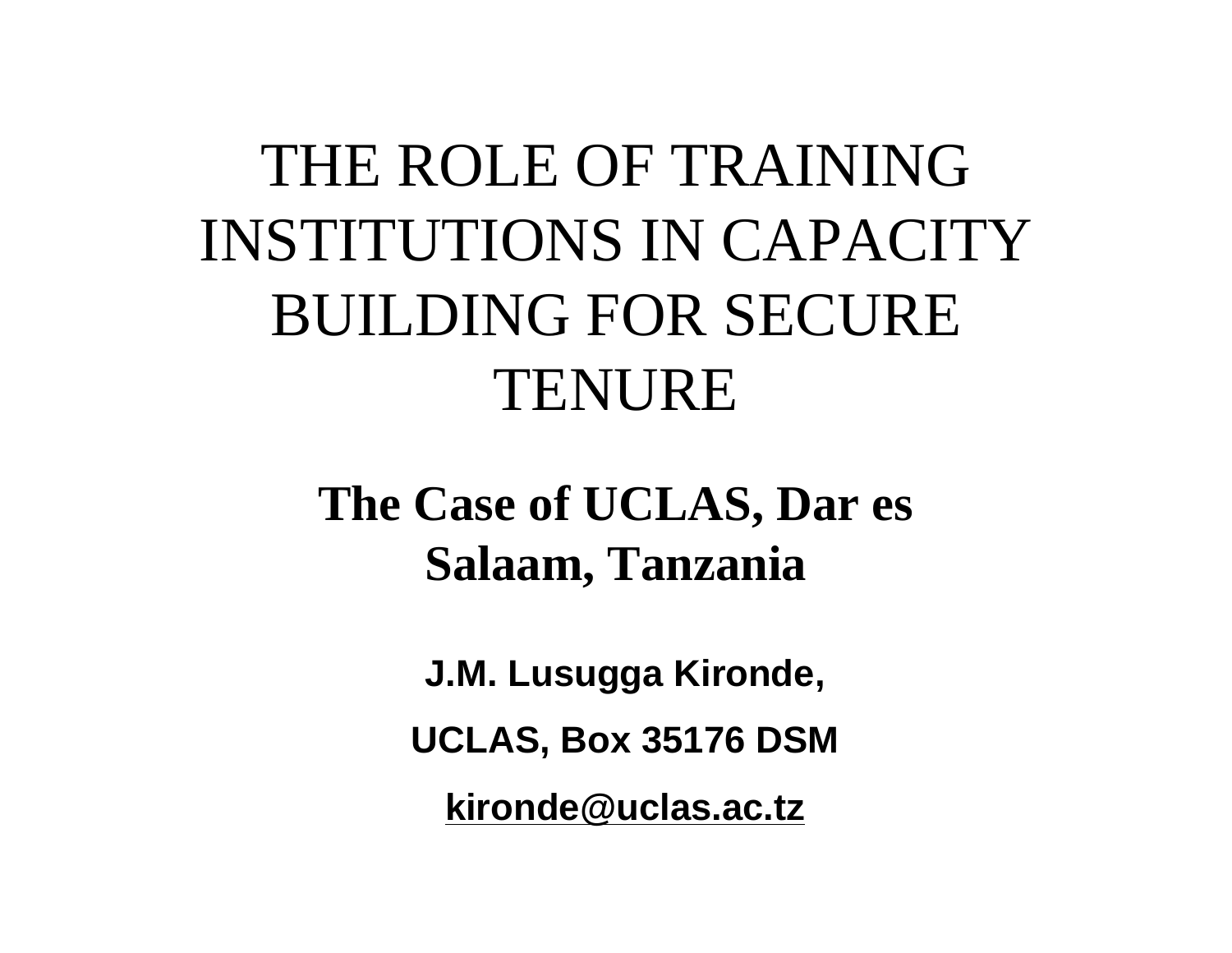## Capacity Building includes ...

- Training the necessary manpower
- Providing the requisite hardware
- Creating an enabling environment
- Supporting communities to realise their goals
- Equipping practitioners and communities with new developments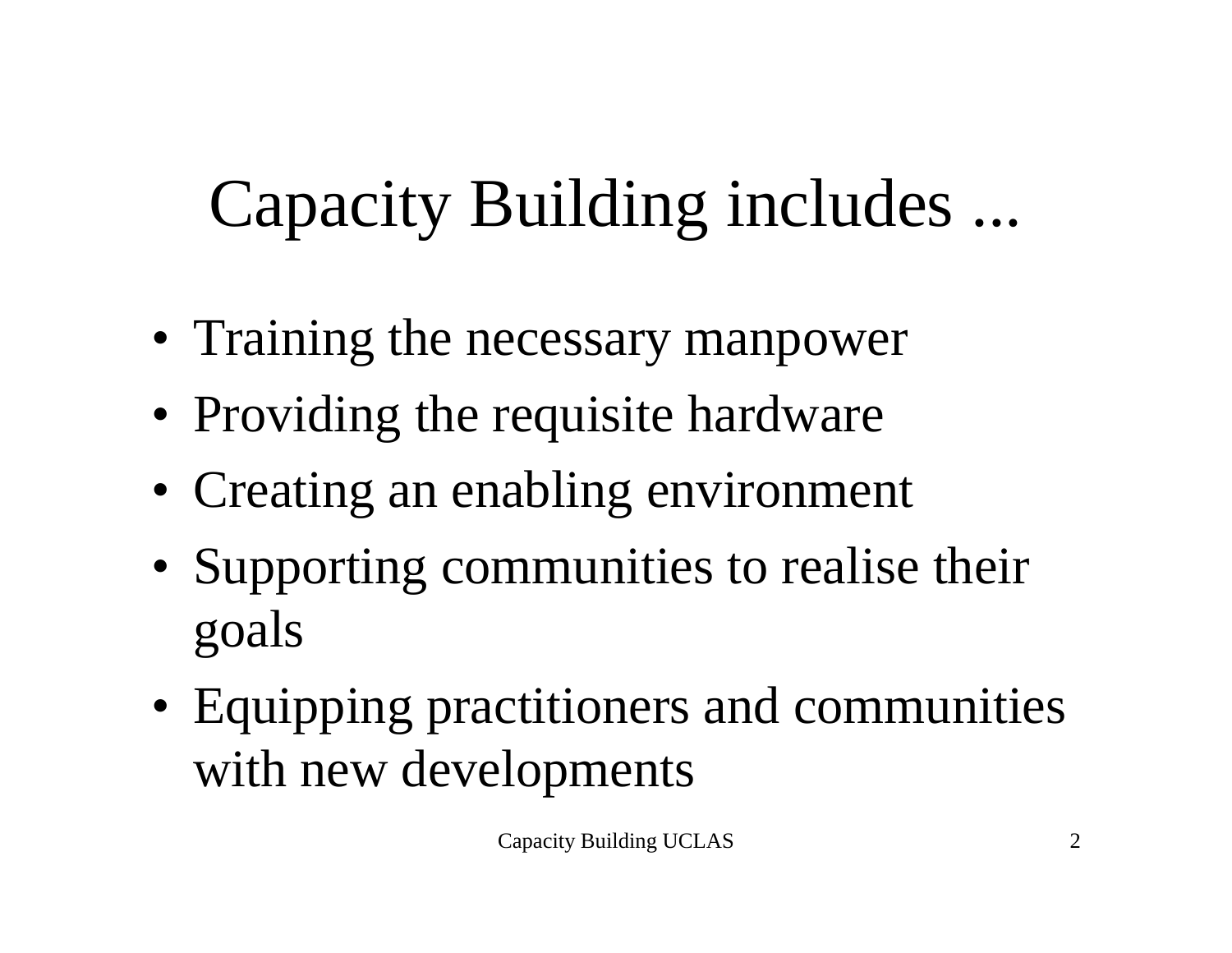# Security of Tenure is on top of the government's agenda

- National Land policy 1995
- Land Act and Village Land Act both of 1999
- National Human Settlements Development Policy 2000
- Poverty Reduction Strategy Paper 2000
- Tanzania Development Vision 2025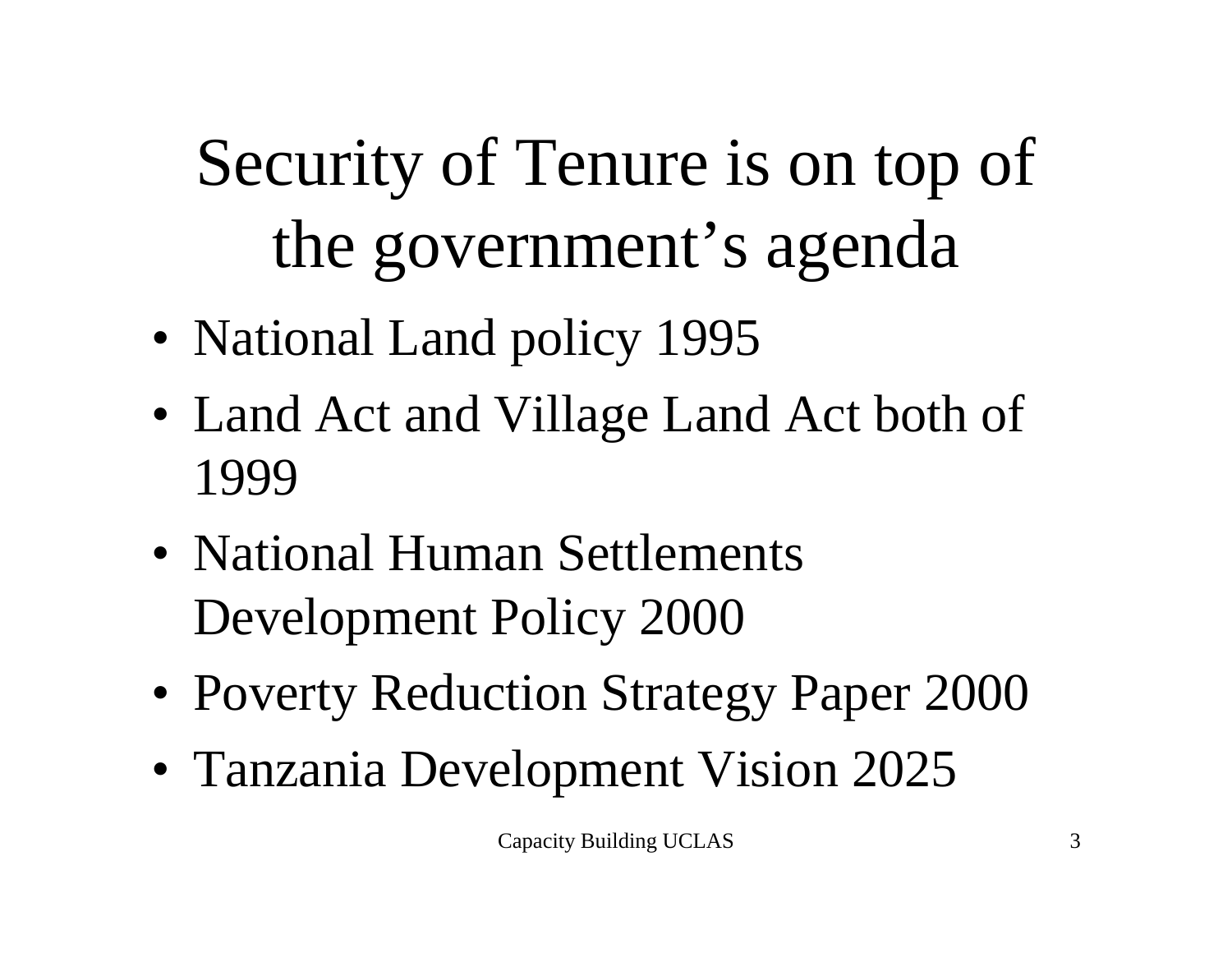## In realisation of some of the provisions of the Land Act

- The Government has recently embarked on an exercise to identify property owners in one of the largest unplanned areas in Dar es Salaam (Manzese) with view of giving them residential licences
- With upgrading, these may later be converted into full titles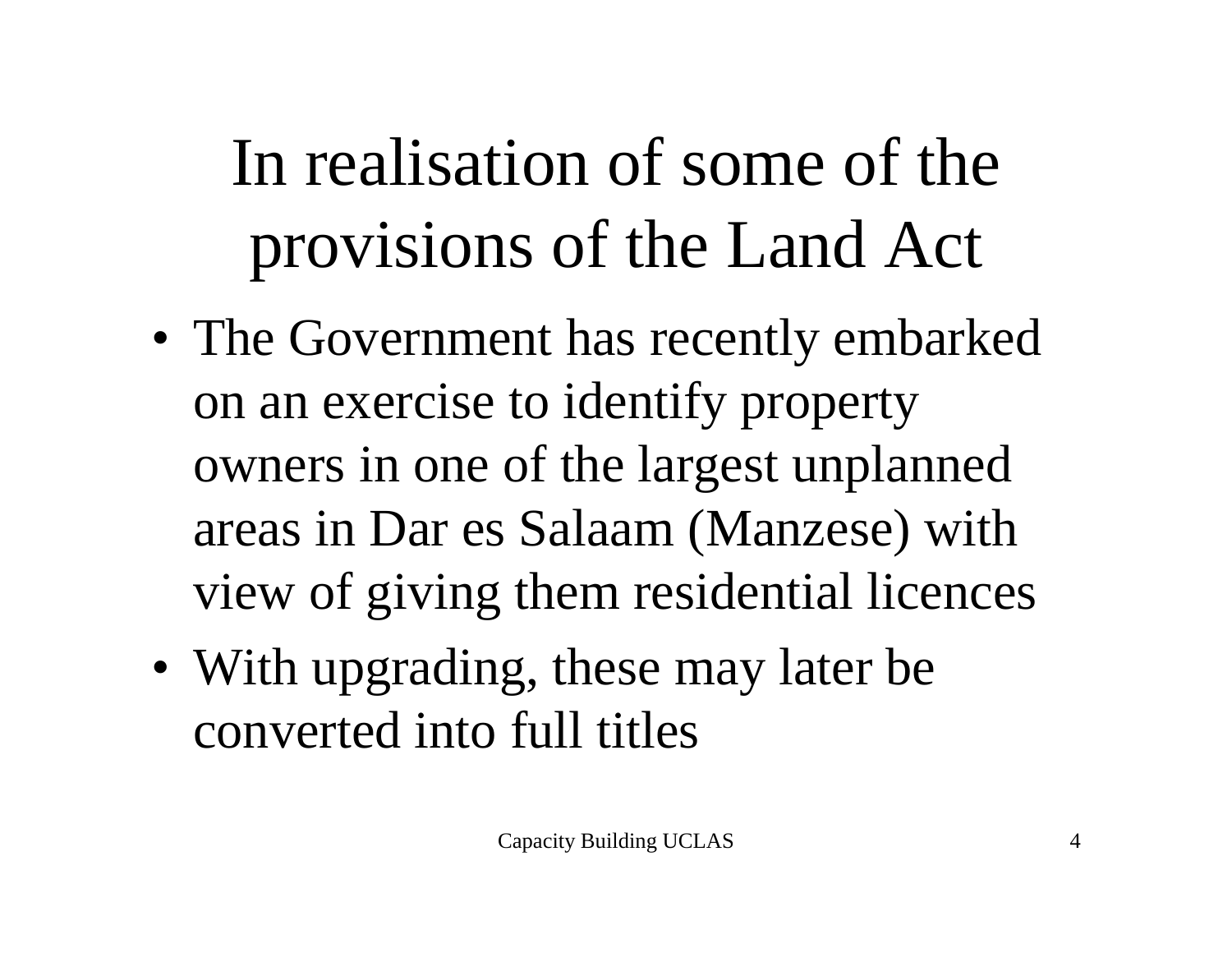## The Role of UCLAS in support of secure tenure has been

- In terms of training the professional staff required to man the human settlements sector
- Developing suitable curricula
- Conducting relevant research
- Offering supportive consultancy, some of it, Community-based consultancy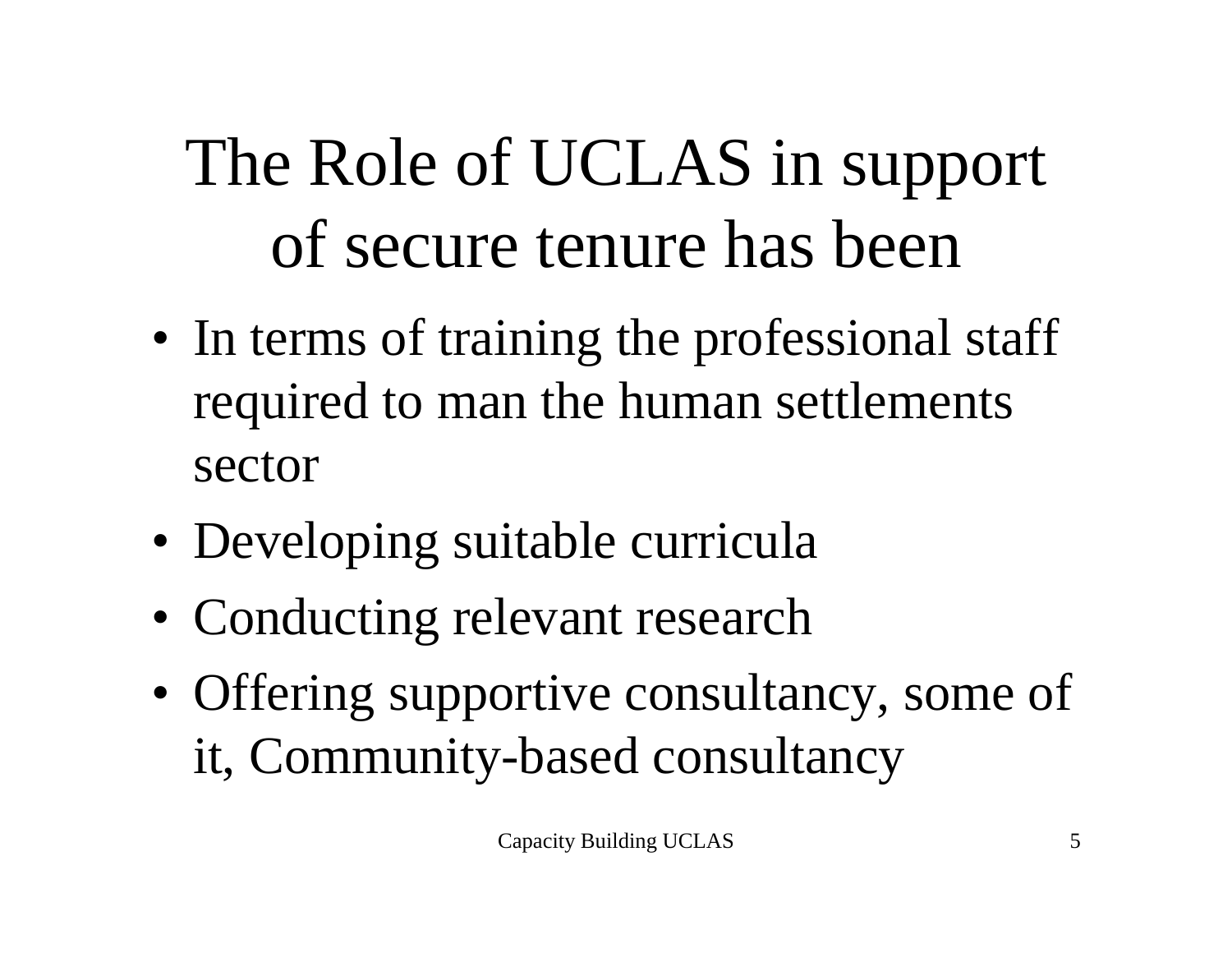## Brief History of UCLAS

- Started in 1956 as a Survey Training Centre, training technician surveyors.
- Renamed Ardhi Institute 1972. Following policy of Decentralisation which saw an expanded Land Sector Courses in Estate Management and Valuation and Urban and Rural Planning added. All courses offering Diplomas

Capacity Building UCLAS 6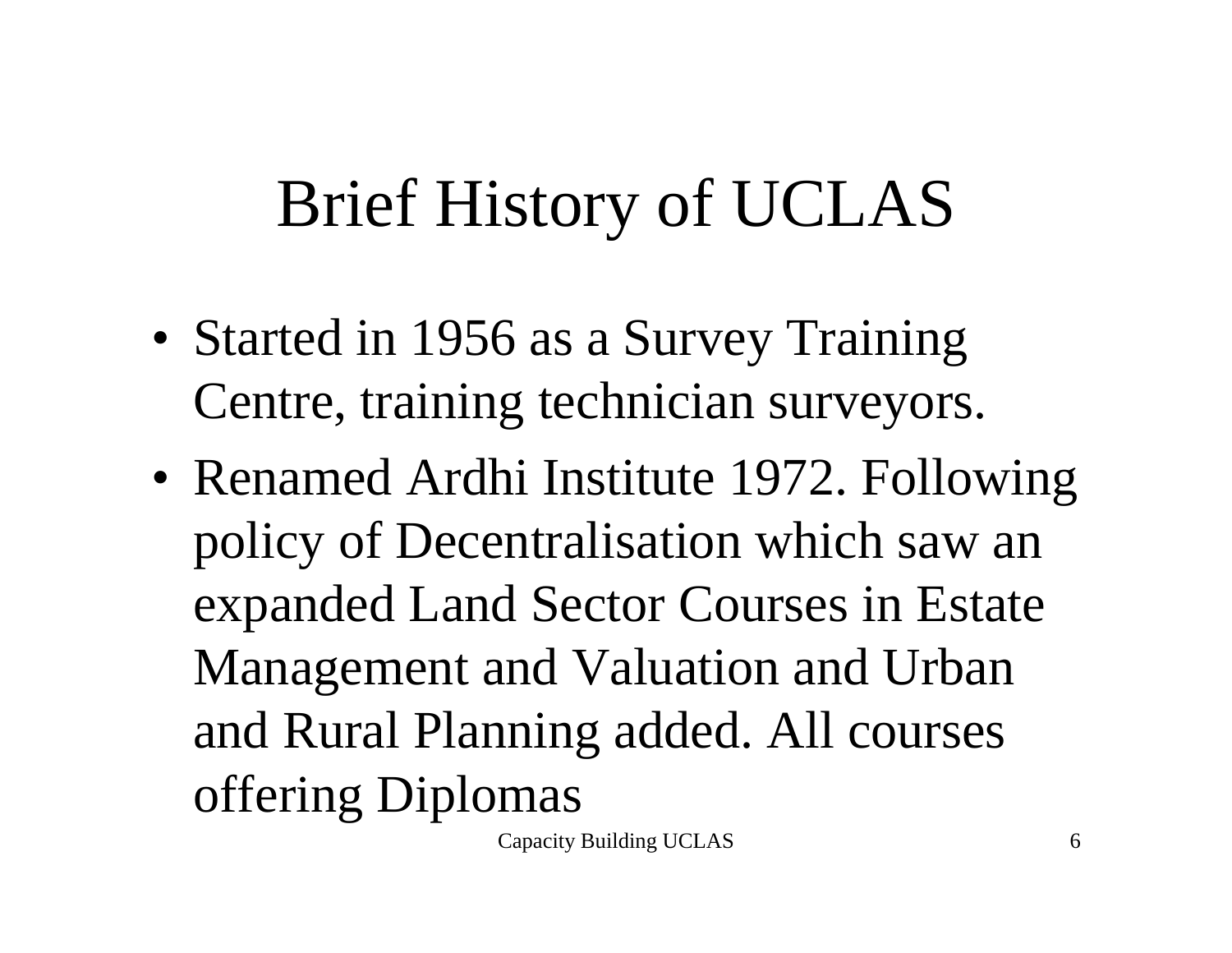## Brief History of UCLAS, *cotd*

- Courses in Architecture, Quantity Surveying and Environmental Engineering added in 1976, 1978 and 1982 respectively
- 1979, Centre for Housing Studies established with Dutch assistance to run short courses and research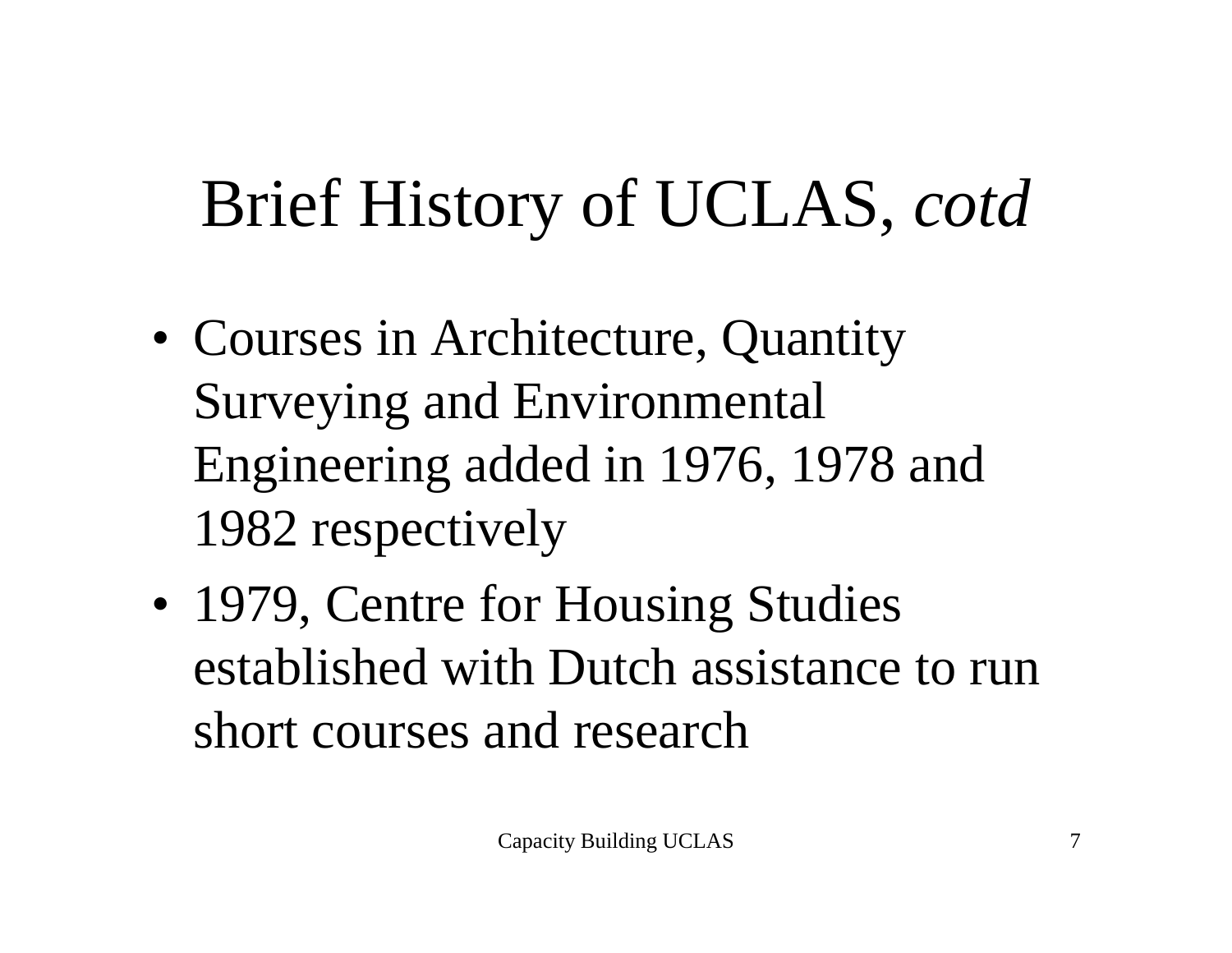## Brief History of UCLAS, *cotd*

- Thus by 1980 Ardhi Institute offering all courses related to human settlements.
- These were previously offered in the UK Kenya, and Ghana
- Did become a Regional centre training students from Botswana, Zambia, Uganda, the Gambia, Sierra Leone and South Africa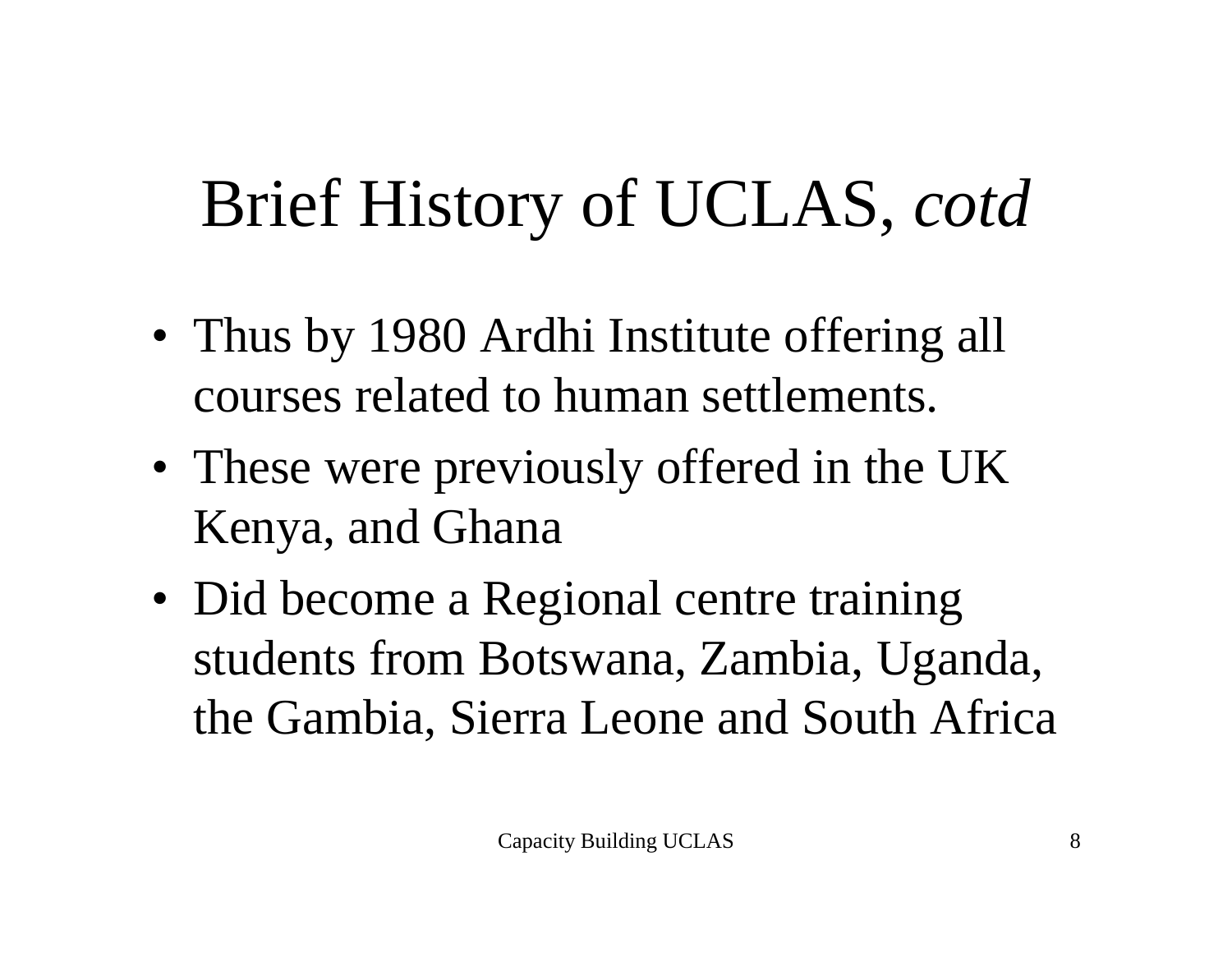## Brief History of UCLAS, *cotd*

- Became the University College of Lands and Architectural Studies (UCLAS), a Constituent College of the University of Dar es Salaam in 1996 to be nurtured to become a fully-fledged University
- This meant moving away from the parent Ministry of Lands to that of Higher Education, but opened opportunities to offer a wider range of courses etc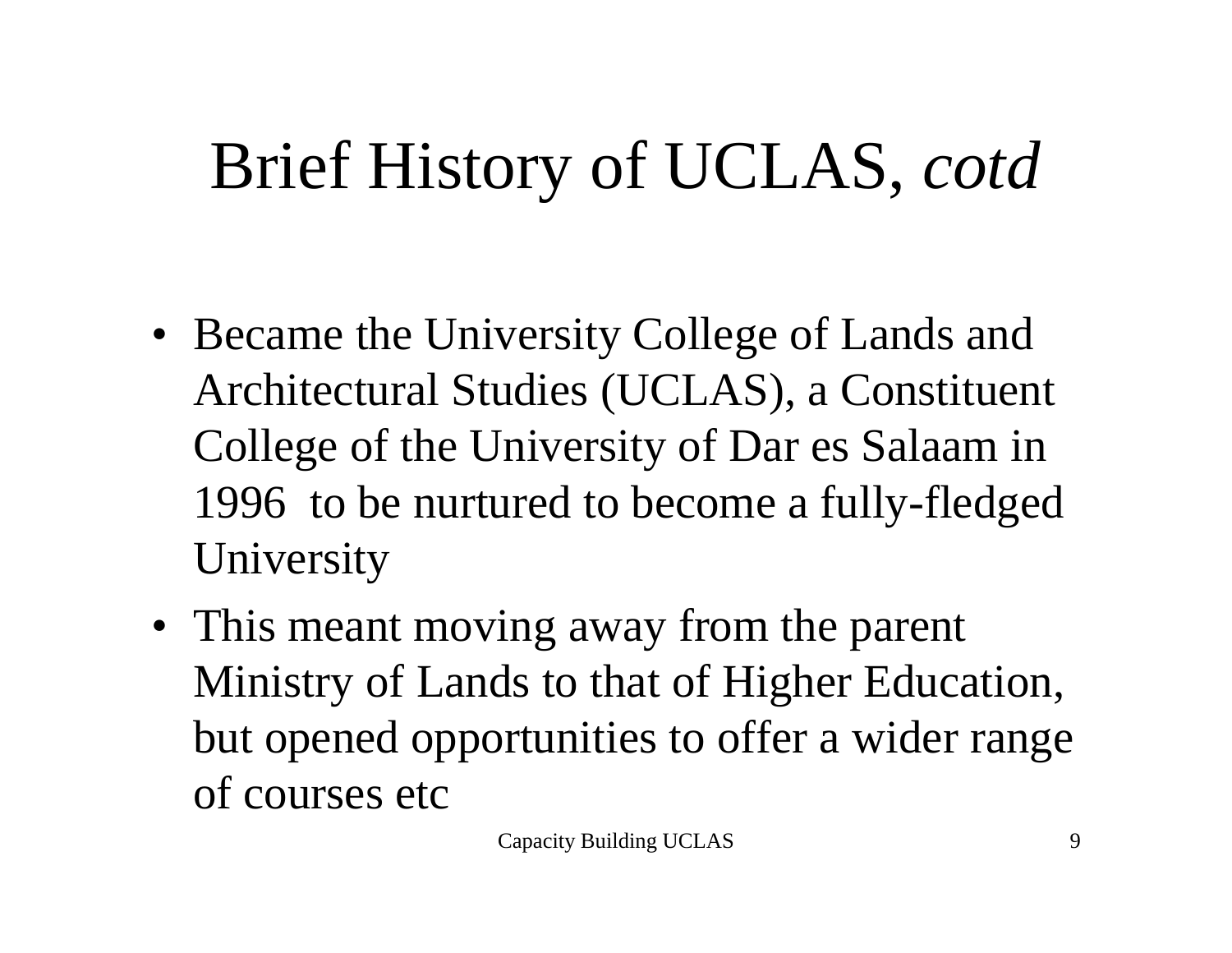## Mission and set up of UCLAS

- Mission: To be a Centre of Excellence offering integrated teaching, research and offering public services in Land Development Management Environmental Management and Human Settlements Management. 2 Faculties, FAP, FLEE
- FAP (Architecture, Building Economics and Planning)
- FLEE (Land Surveying, Land Management and Valuation and Environmental Engineering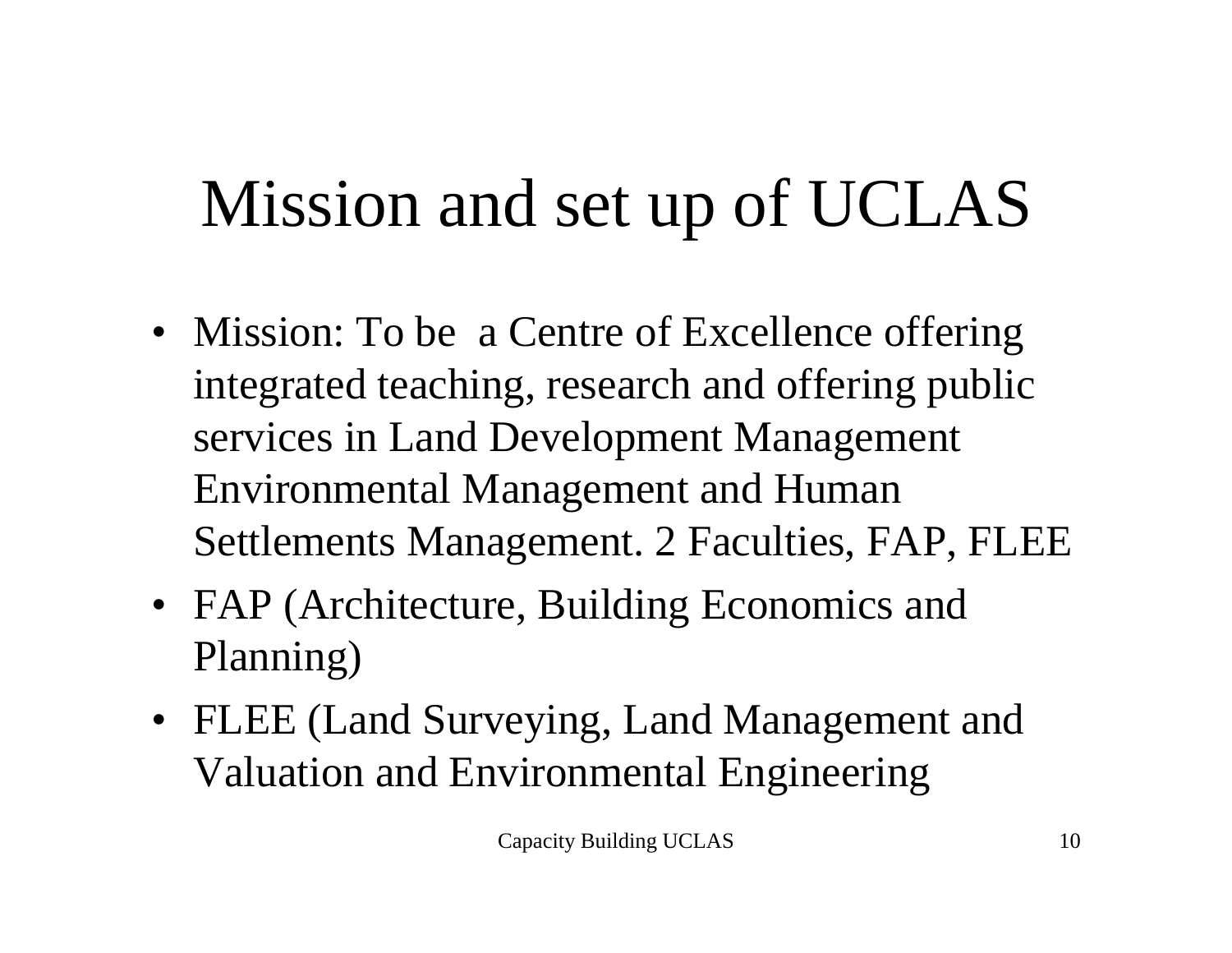## Mission and set up of UCLAS… *cotd*

- Institute of Human Settlements Studies
- Centre for Continuing Education
- Centre for Information and Communication Technology
- Collaboration with ITC to offer short-term training in LIS
- Focal point for UN-HABITAT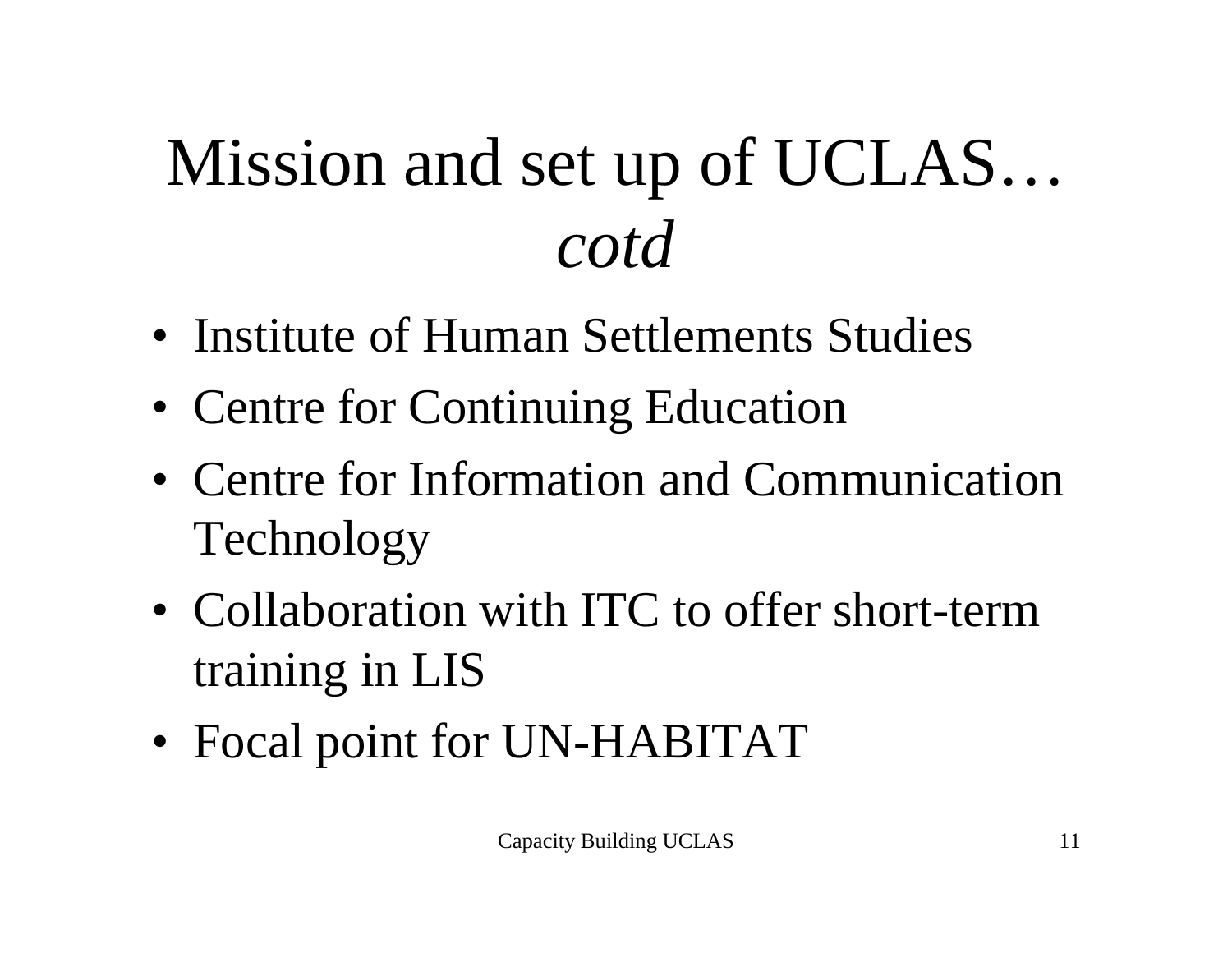#### Student Enrollment

• Has grown from 388 in 1994/95 to 933 in 2003/04

|         |     |         |  | 94/95 95/96 96/97 97/98 98/99 |                   |  |
|---------|-----|---------|--|-------------------------------|-------------------|--|
|         | 388 |         |  | 404 391 376 517               |                   |  |
| 99/2000 |     | 2000/01 |  |                               | 01/02 02/03 03/04 |  |
| 592     |     | 671     |  | 766 -                         | 879 933           |  |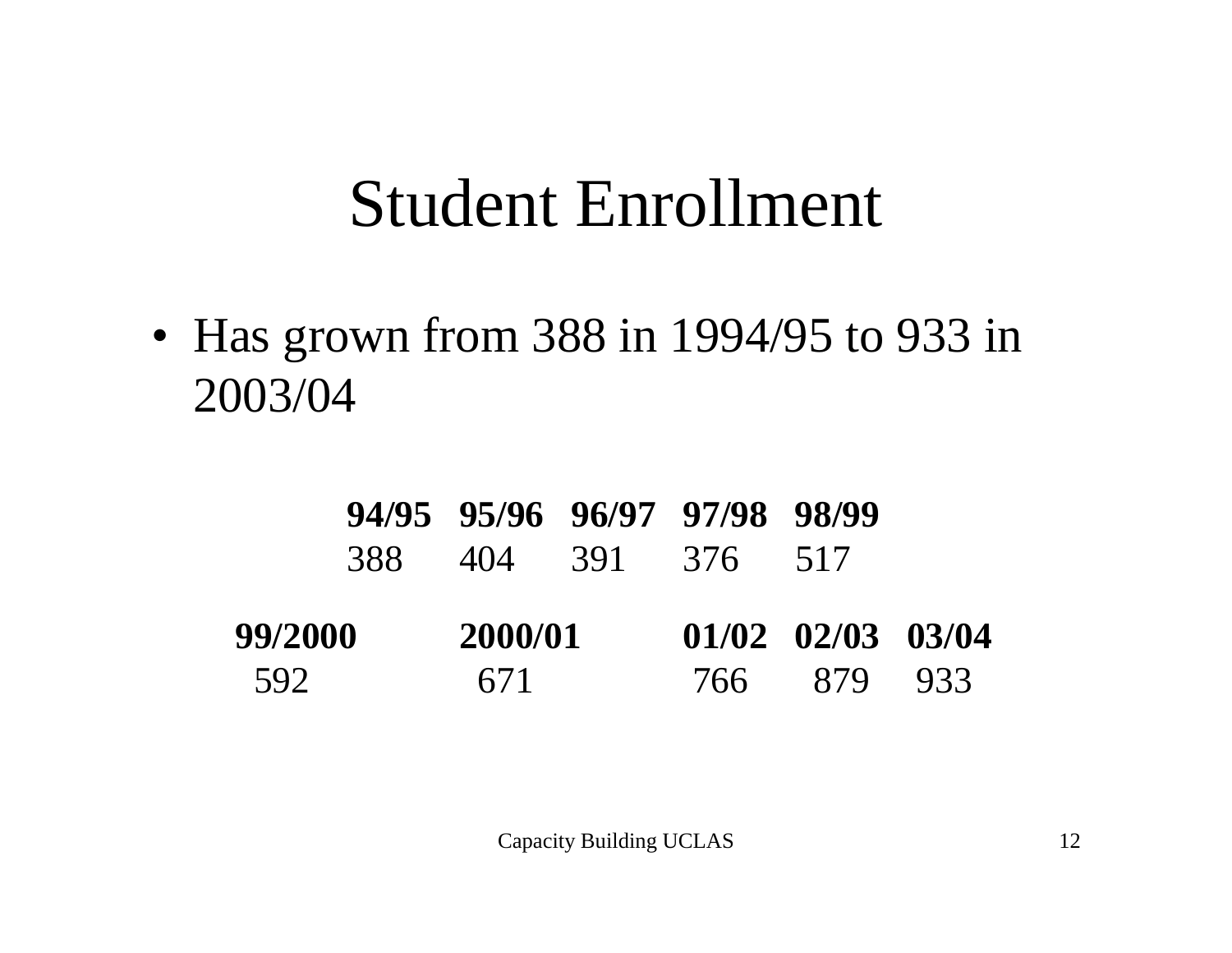## Curriculum Review

- Major Review undertaken 2001
- Preceded by Tracer Studies
- Courses related to Land Tenure critically examined
- Existing Standards, regulations and procedures identified as inappropriate
- Land Survey Ordinance 1957, Town and Country Planning Ordinance, 1956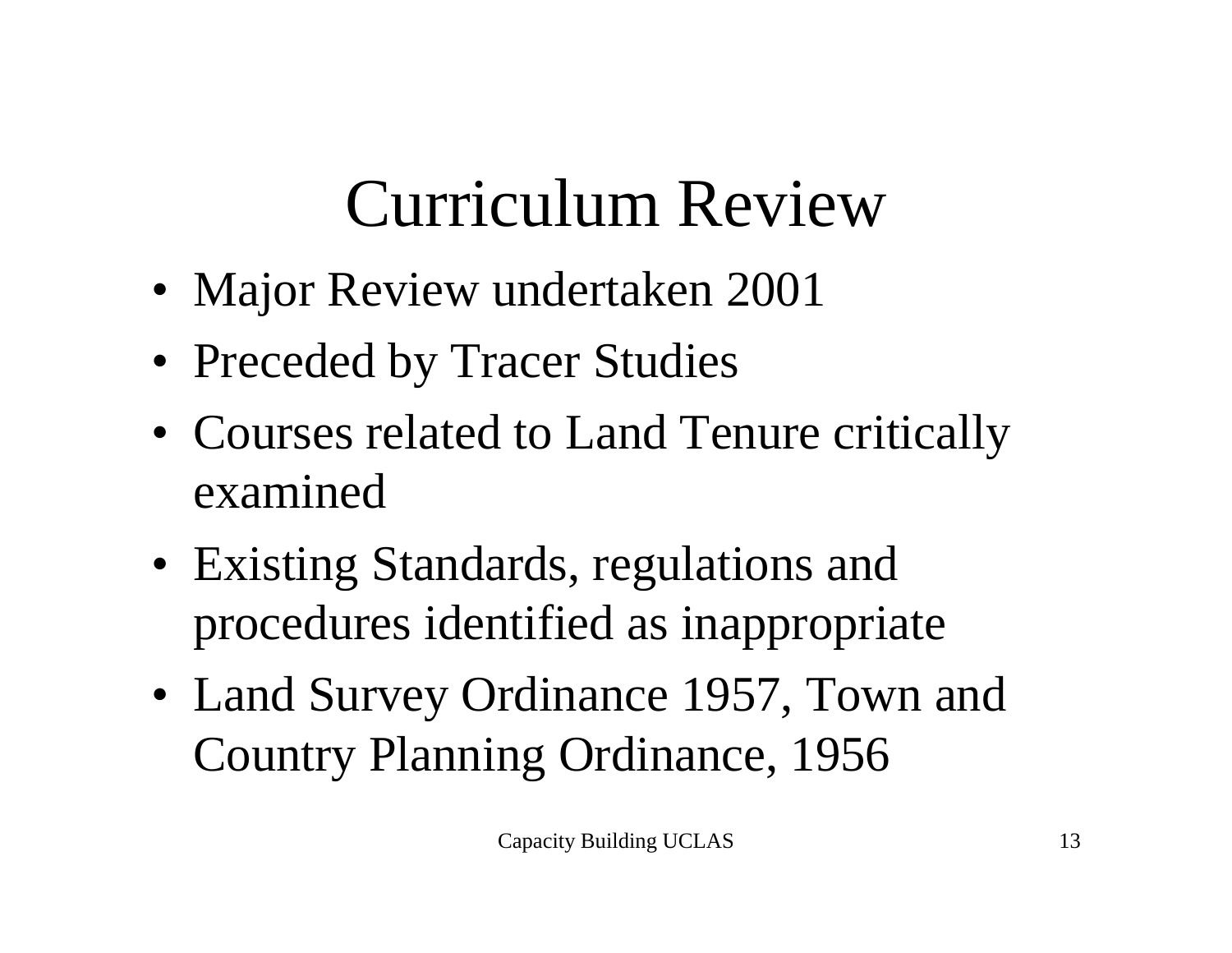## Curriculum Review …*cotd*

- For example, over 80% of Dar es Salaam residents live in informal areas
- Conventional approach to planning, land surveying and land registration cannot apply
- Curriculum emphasises review of existing standards and procedures
- Encourages community participation, good governance, and decentralisation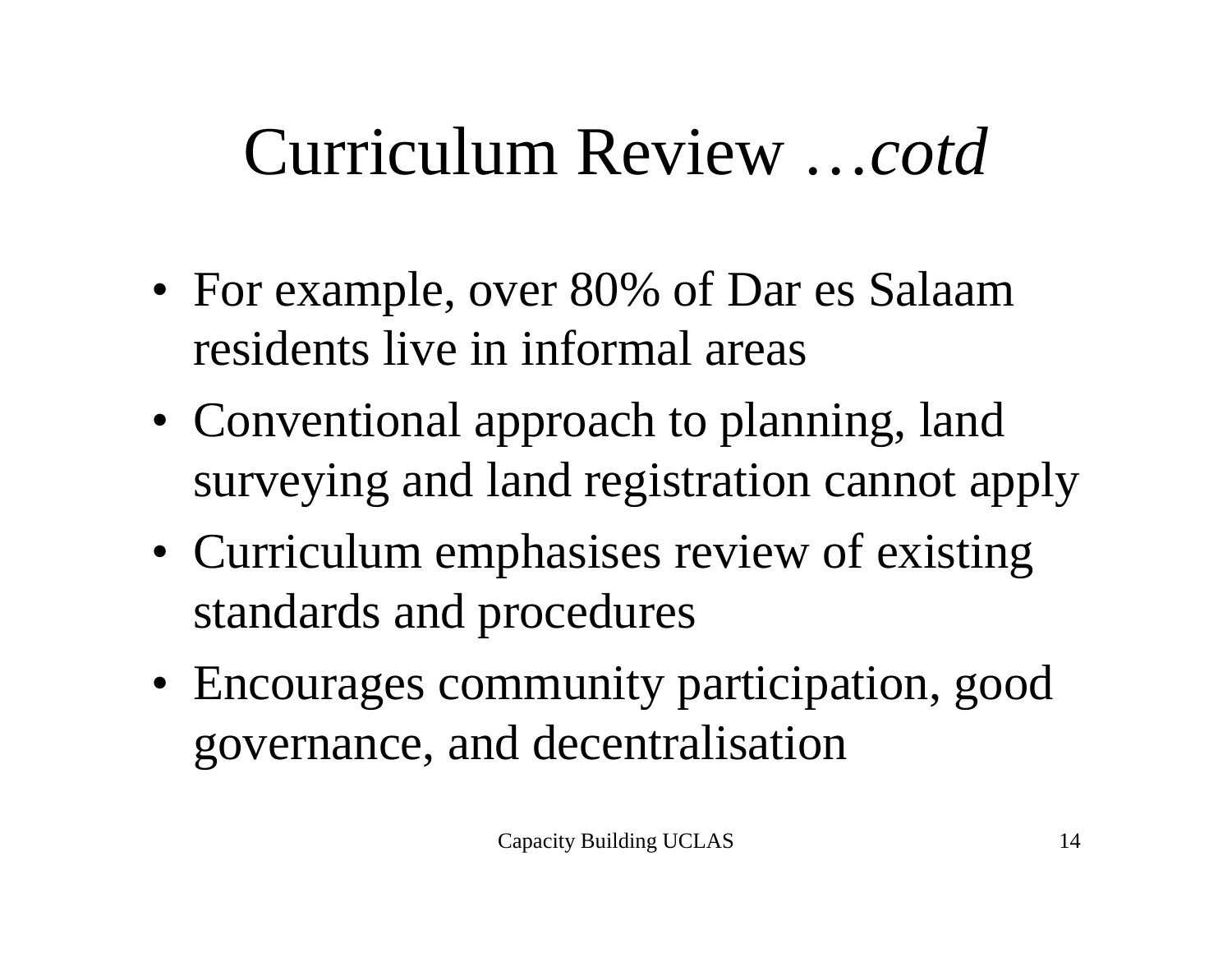## Research

- Some 20 research themes developed and approved. Some research undertaken with collaborating partners
- Topics related to: Land, Mapping, Shelter Provision, Regularisation, land tenure and Community participation
- Generally geared towards addressing constraints towards affordable shelter and secure tenure for low-income households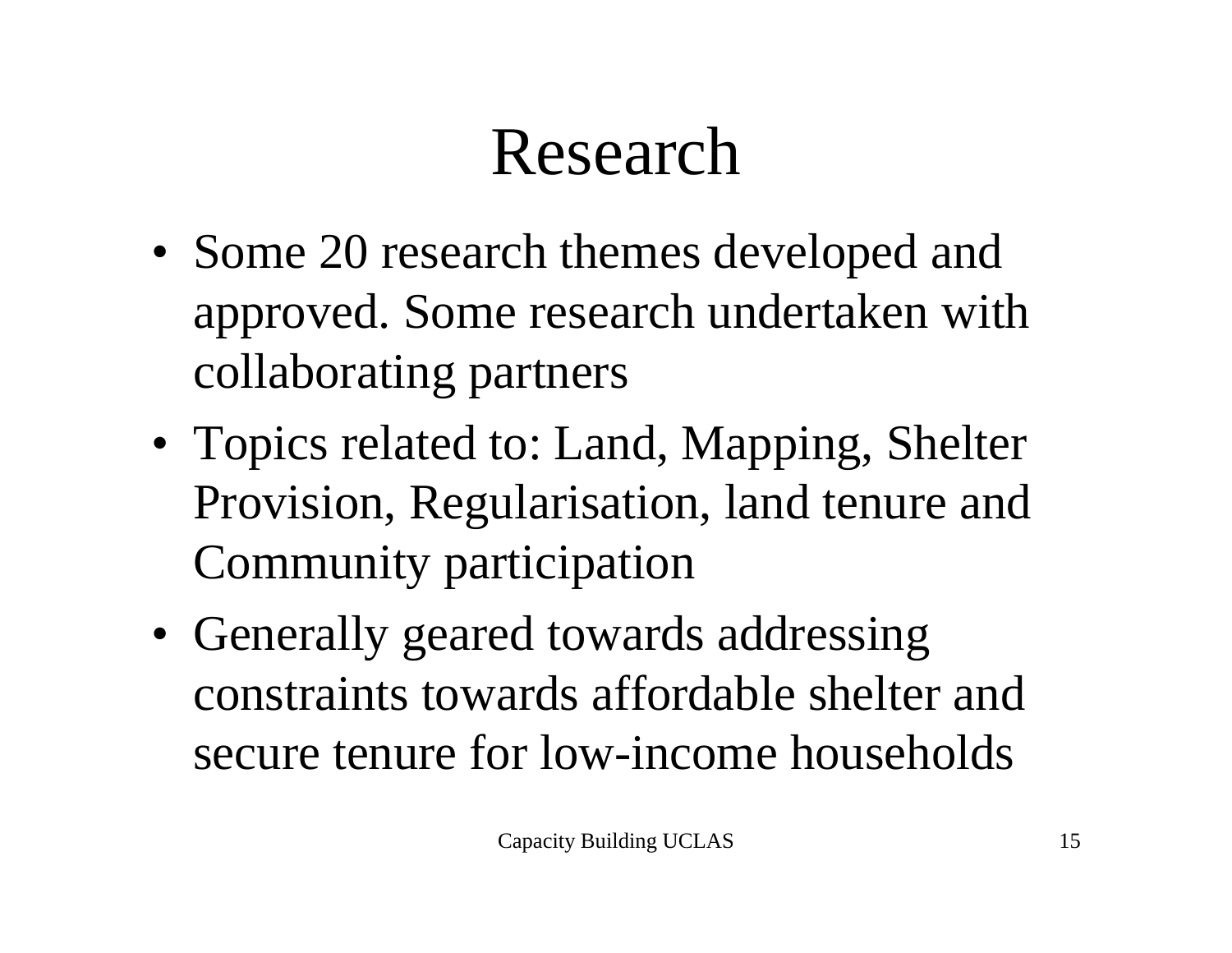## **Consultancy**

- Many consultancy undertakings with or for communities
- In Mwanza two informal settlements (Ibungilo, Isamilo) assisted to prepare land regularisation scheme with DANIDA support
- In Dar es Salaam, UCLAS worked with Hanna Nassif Community, spinned off into CIUP
- Makongo and Ubungo maziwa areas assisted
- New standards developed to suit other areas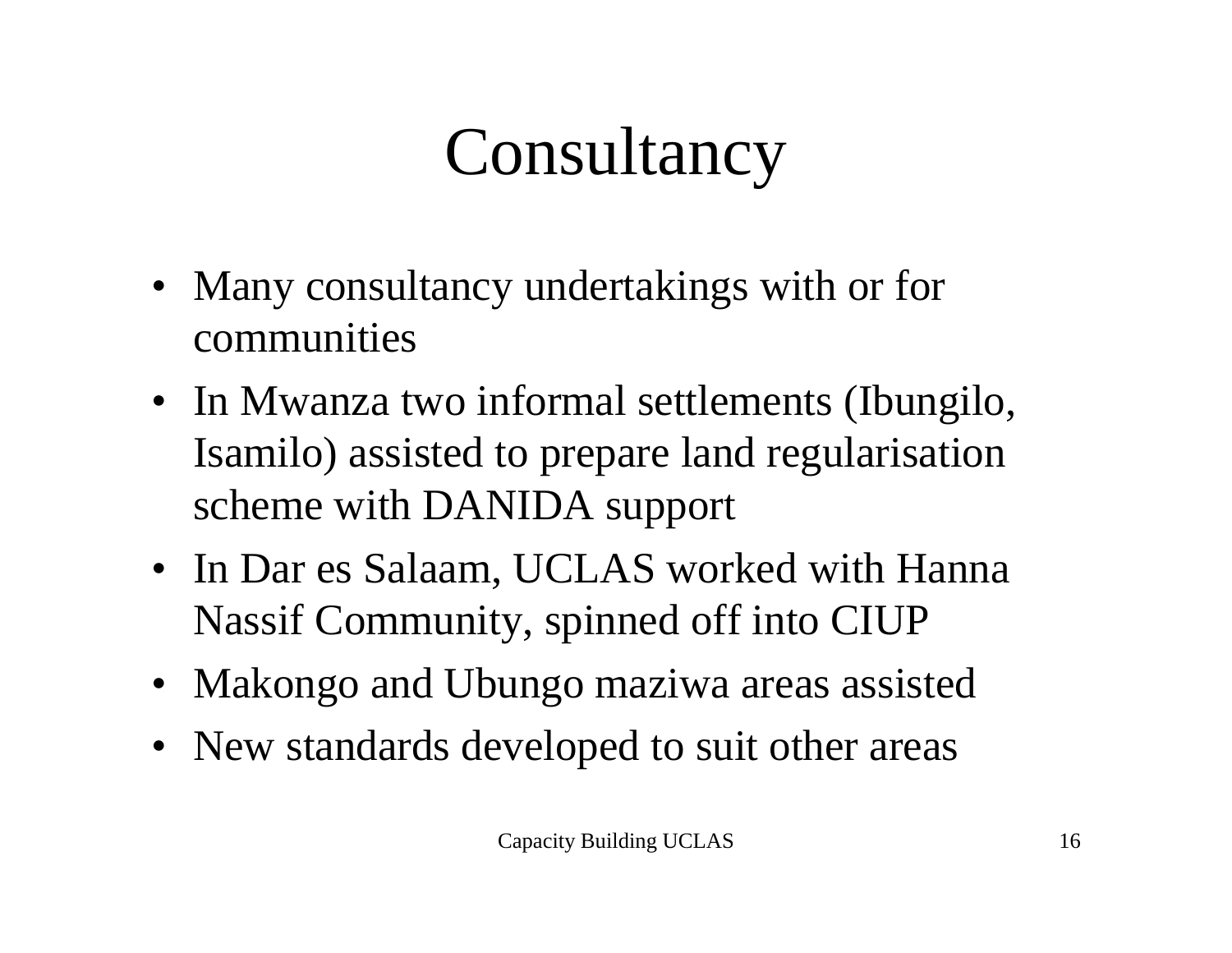## Shaping Policy and Laws

- UCLAS involved in shaping Laws referred to above and the National Housing Programme
- Ideas put by UCLAS into proposed new Town Planning Act . Those accepted include:
	- Decentralisation of powers from Ministry of Lands
	- Acceptance of flexible planning standards developed and approved locally or regionally
	- Landowners to prepare own plans to supercede official ones
	- An active role for CBOs and NGOs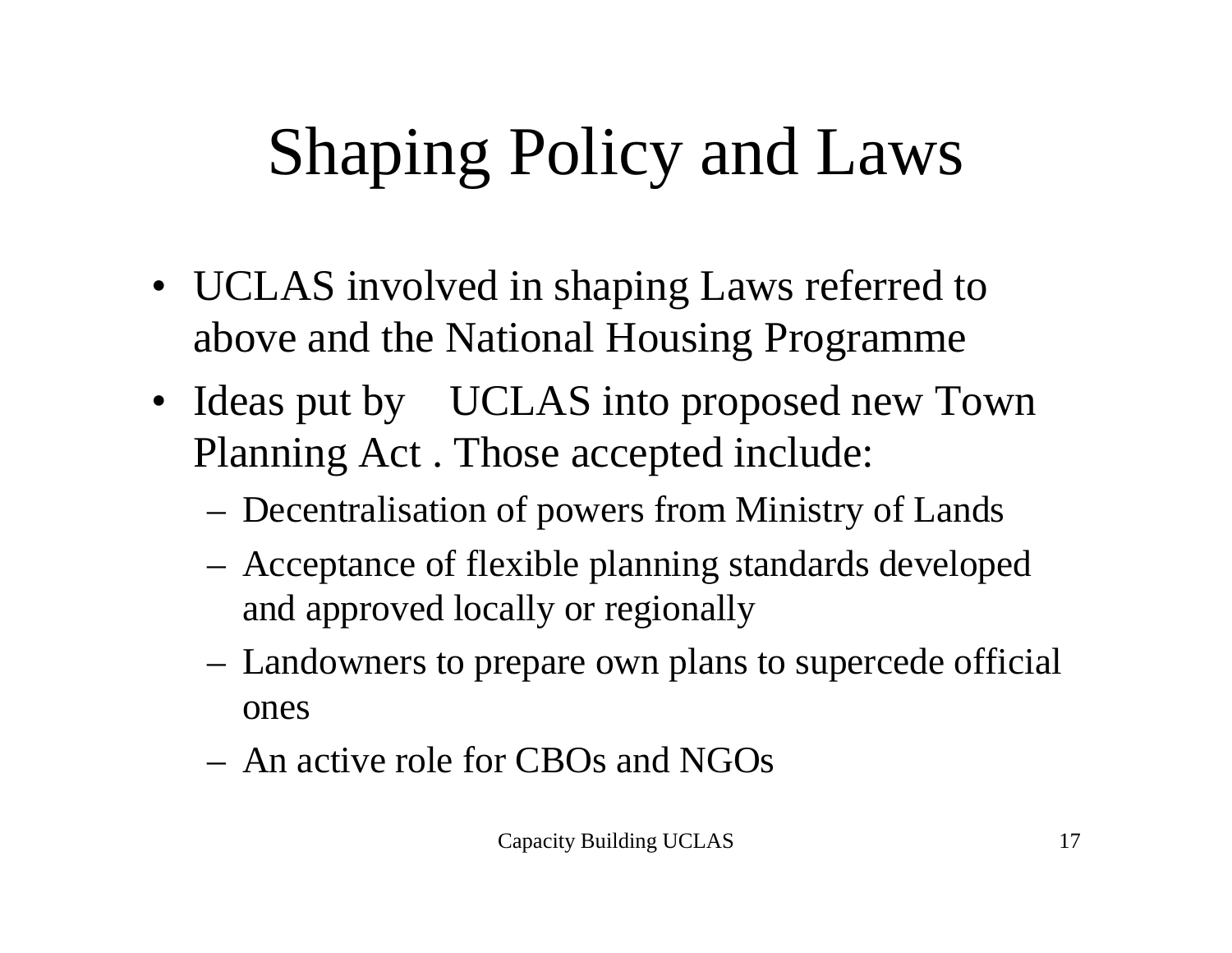## Professional Bodies

- UCLAS is the birthplace and mainstay (e.g. providing key officials or supporting administration) of many professional bodies including the NCPS, TIVEA, IST, TPAT
- As of December 2003, the NCPS had registered 232 professionals (120 land surveyors, 112 valuers)
- Over 95% of these trained at UCLAS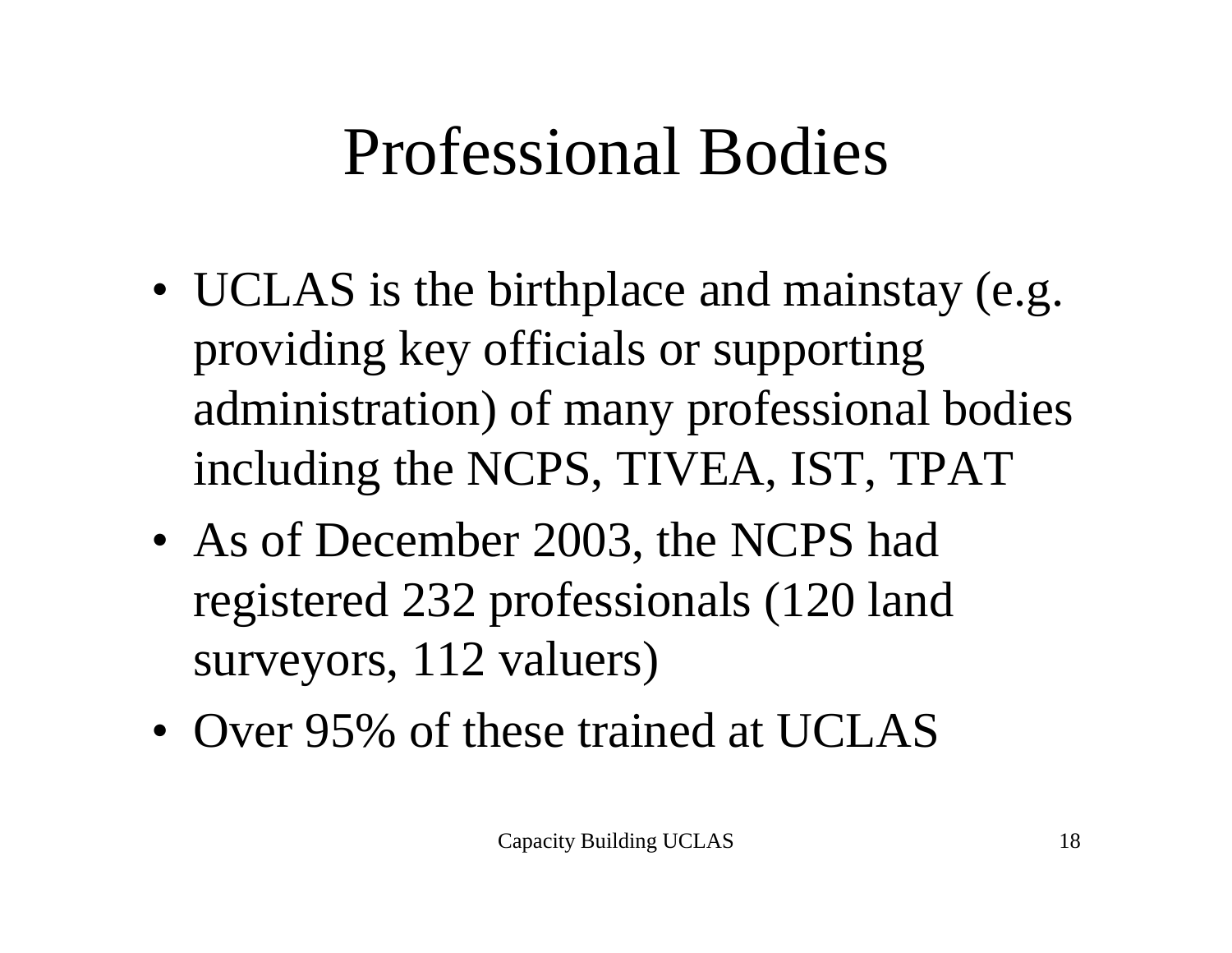## Problems

- Despite revision, curriculum still reflect past. Land surveying standards for example considered too high, centralised and rigid, not reflecting current situation. Renamed "Geomatics"
- Generalised and approved standards applicable to informal areas lacking
- Move from technician and diploma levels criticised for producing manpower not suited to needs of the poor

Capacity Building UCLAS 19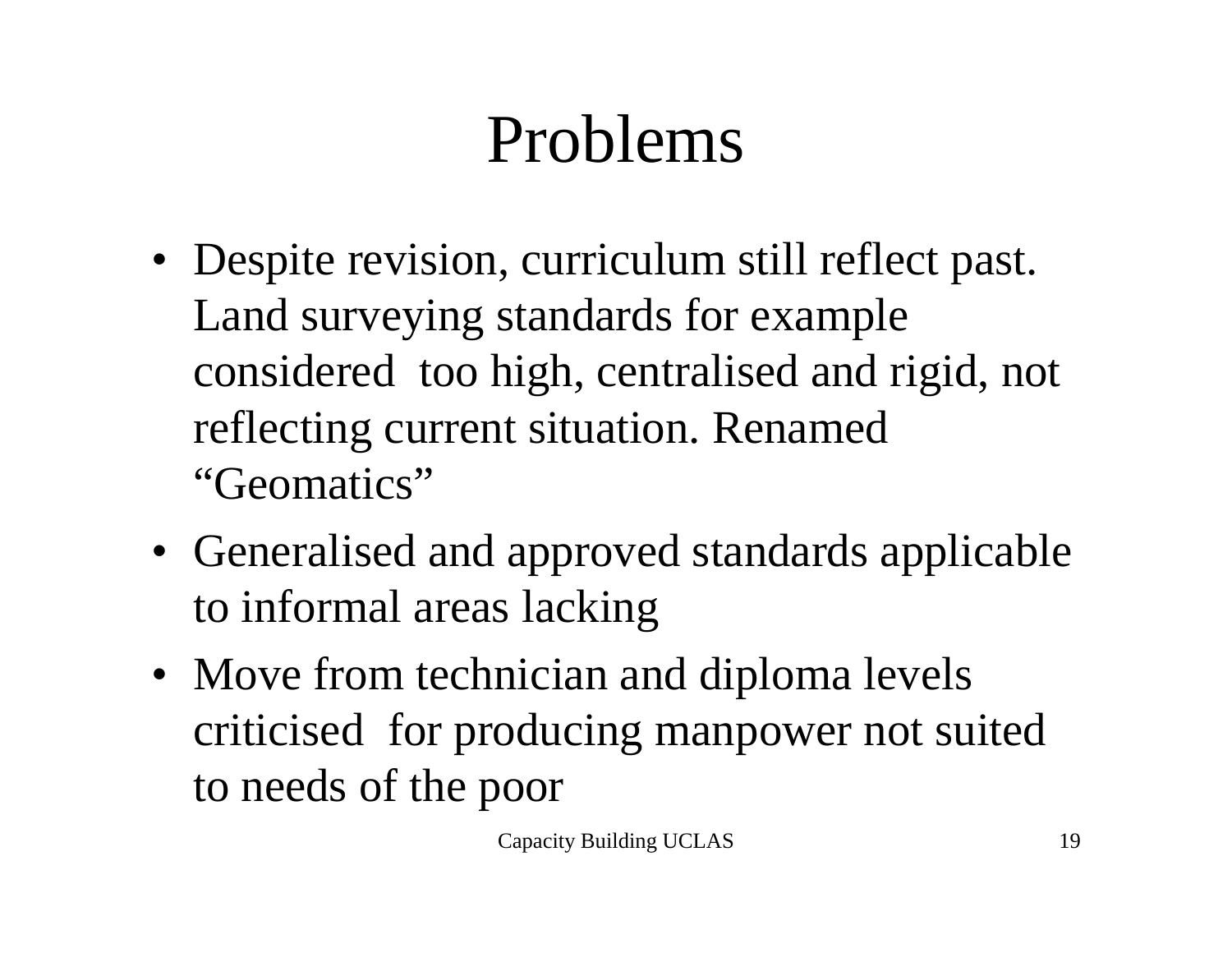## Prospects

- Intake can be increased within the existing infrastructure. UCLAS would like to assist neighbouring countries with their training needs
- ICT now well-internalised at UCLAS and prospects for wider application especially with our collaborating partners such as ITC, great.
- A good expansion programme is underway as is a human resource development one